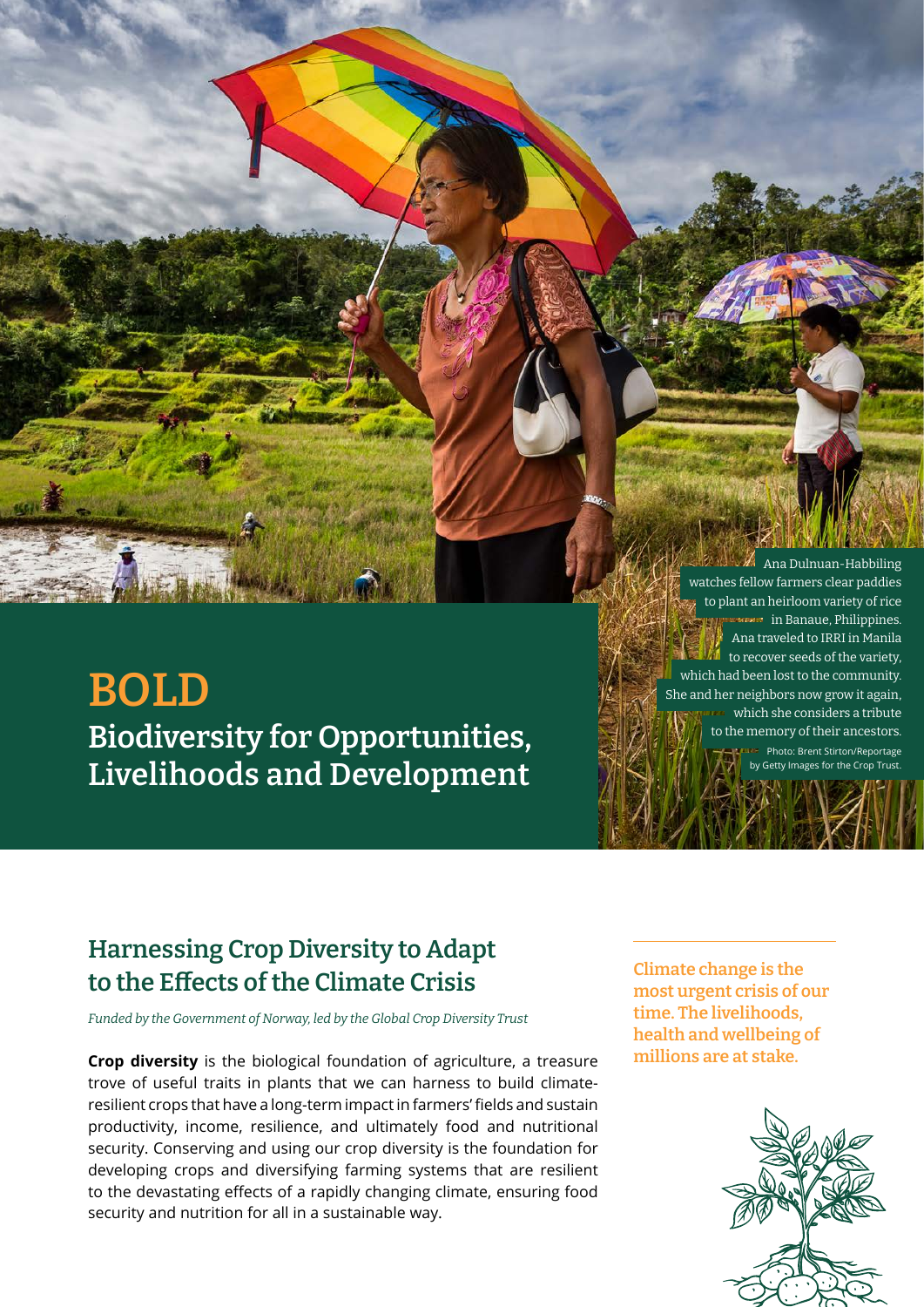

**BOLD (Biodiversity for Opportunities, Livelihoods and Development)** is a groundbreaking 10-year project to strengthen food and nutrition security worldwide by supporting the conservation and use of crop diversity. Funded with USD 58 million from the Government of Norway and launched in 2021, it builds on the work and achievements of the decade-long Crop Wild Relatives (CWR) Project (2011- 2021).

We need crop diversity to develop climate-resilient seeds that have a long-term impact in farmers' fields, and that sustain productivity, income, resilience, and ultimately food and nutritional security. To do this, crop diversity needs to be available for use. Genebanks, plant breeders, seed systems actors of all types, and farmers are all equal stakeholders in the process of diversity uptake and management. BOLD will support 15 national genebanks worldwide to mobilize both existing genetic resources and new crop diversity developed by pre-breeding partnerships and facilitate the use of that diversity by breeders and farmers, contributing to the diversification and resilience of agriculture.

**We need crop diversity to develop climateresilient seeds that have a long-term impact in farmers' fields, and that sustain productivity, income, resilience, and ultimately food and nutritional security.**

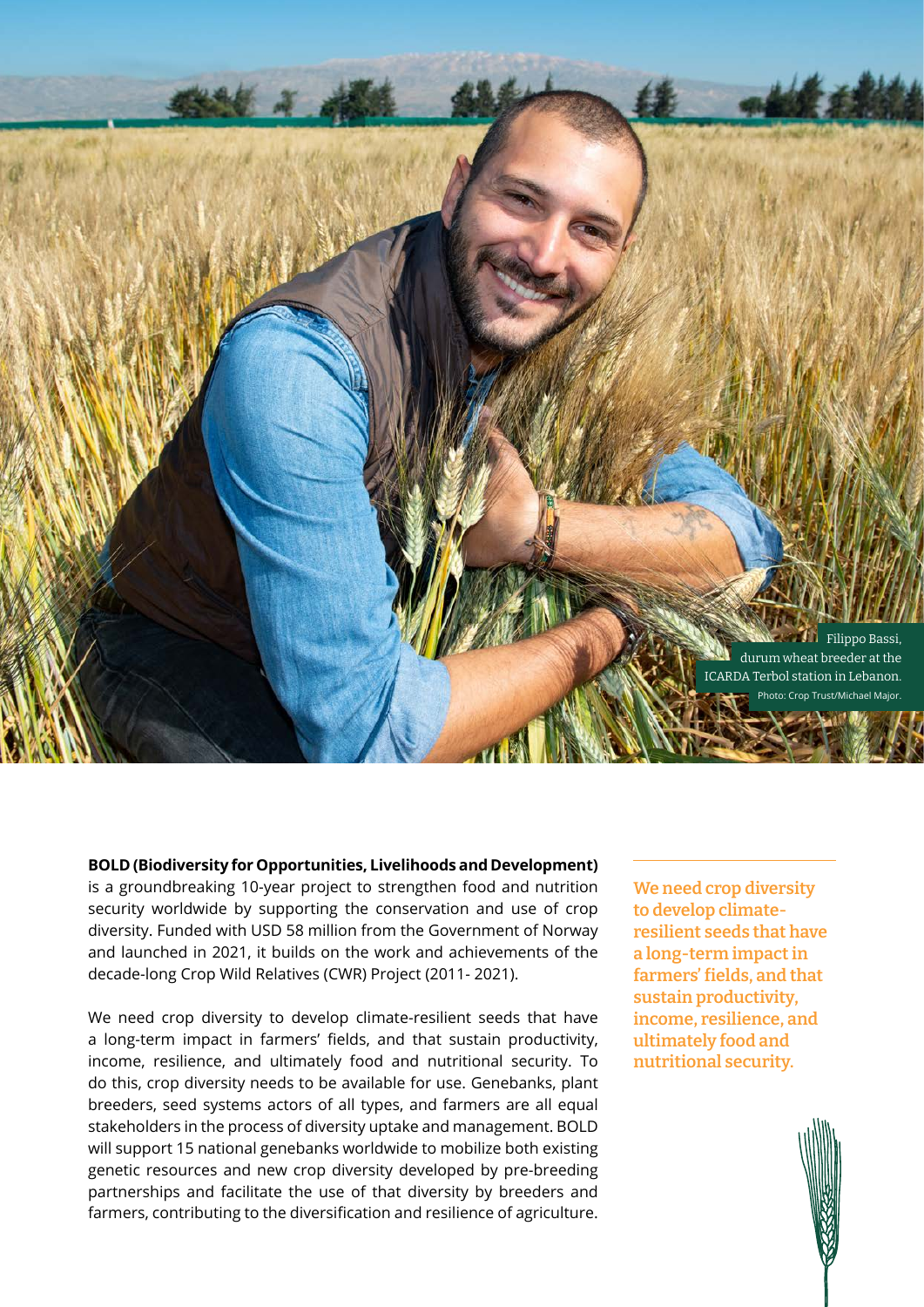### **Diversity for Long-term Impact**

The project directly contributes to Target 2.5 of the United Nations Sustainable Development Goal (SDG) 2, to "maintain the genetic diversity of seeds, cultivated plants and farmed and domesticated animals and their related wild species, including through soundly managed and diversified seed and plant banks at the national, regional and international levels, and promote access to and fair and equitable sharing of benefits arising from the utilization of genetic resources and associated traditional knowledge."

In addition to contributing directly to SDG 2, BOLD addresses multiple priority areas of the Second Global Plan of Action on Plant Genetic Resources for Food and Agriculture and articles of the International Plant Treaty, as well as the recommendations of the external review of the CWR Project commissioned by the Norwegian Agency for Development Cooperation (Norad) in 2019.

#### **LONG-TERM GOAL: SDG 2 END HUNGER**

- **>** Enhanced climate resilience of farming communities in partner countries
- **>** Improved food security among farmer households in partner countries

#### **IMPACTS: SDG TARGET 2.5**

**>** Genetic diversity of crops and their wild relatives is sustainably conserved by genebanks for long-term availability and access by farmers, breeders and other users

#### **OUTCOME 1**

Genebanks effectively manage crop diversity for long-term use by farmers, breeders and other users, including safety duplication

#### **OUTCOME 2**

Genebanks facilitate the use of new crop diversity by breeders and farmers in the development of advanced lines with novel traits

#### **OUTCOME 3**

Genebanks strengthen linkages with seed system actors through technical and institutional innovations which enhance access to crop diversity

#### **OUTCOME 4**

Genebanks proactively engage with stakeholders to advocate for financial, legal, technical and institutional support for crop diversity conservation